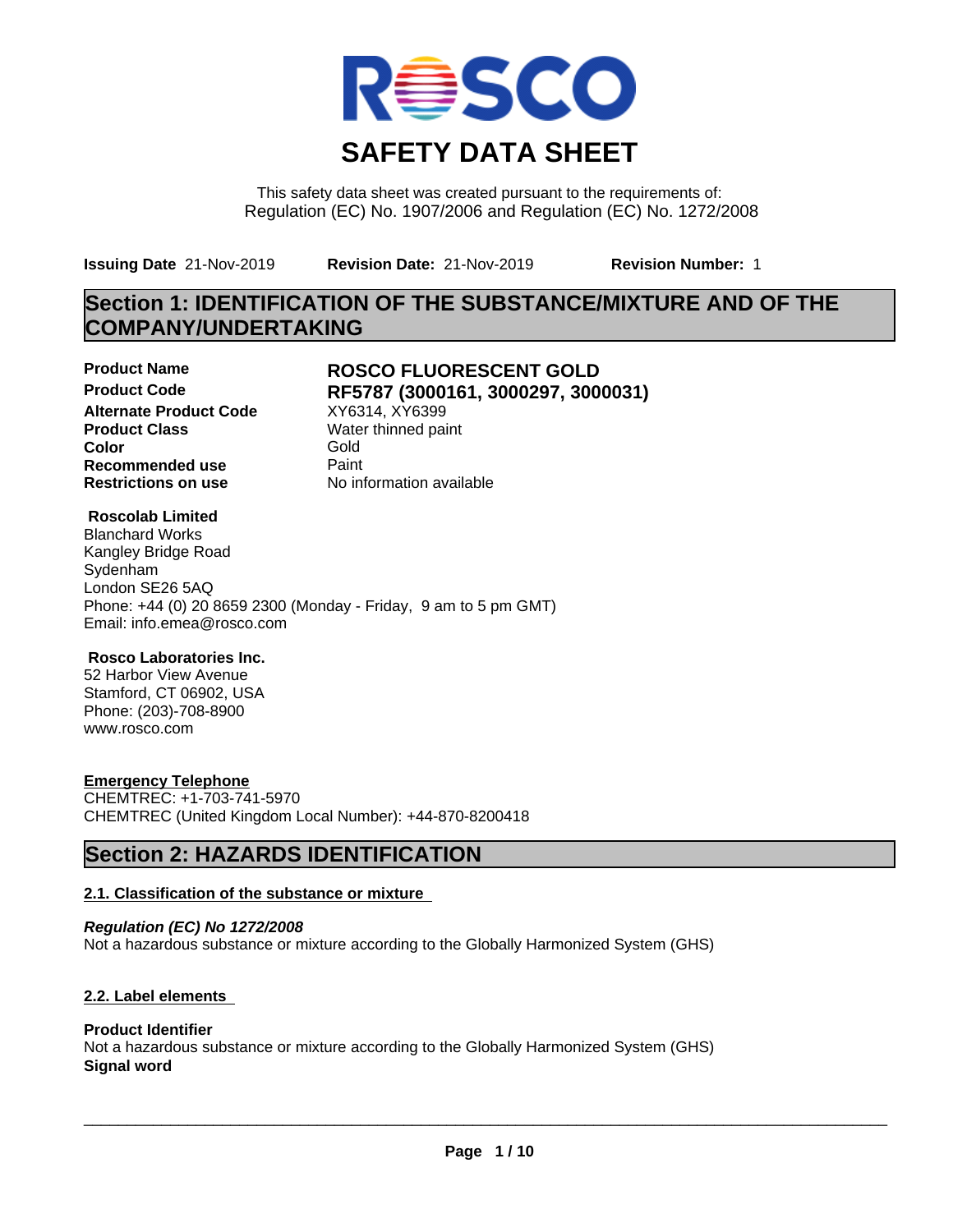#### None

EUH210 - Safety data sheet available on request

#### **2.3. Other hazards**

**General Hazards** No information available

## **Section 3: COMPOSITION/INFORMATION ON INGREDIENTS**

#### **3.1 Substances**

Not applicable

#### **3.2 Mixtures**

| <b>Chemical name</b>                                           | EINECS/ELINCS No. | <b>CAS No.</b> | Weight-%      | <b>Classification</b><br>according to<br><b>Regulation (EC) No.</b><br>1272/2008 [CLP] | <b>REACH registration</b><br>number |
|----------------------------------------------------------------|-------------------|----------------|---------------|----------------------------------------------------------------------------------------|-------------------------------------|
| Propylene glycol                                               | 200-338-0         | $57 - 55 - 6$  | $> = 1 - 5$   | Not available                                                                          | 101-2119456809-23-02<br>24          |
| Distillates, petroleum,<br>solvent-refined heavy<br>paraffinic | 265-090-8         | 64741-88-4     | $>=0.1 - 0.3$ | Repr. 2 (H361)<br>STOT RE 1 (H372)<br>Asp. Tox 1 (H304)                                | Not available                       |

*Full text of H- and EUH-phrases: see section 16*

## **Section 4: FIRST AID MEASURES**

### **4.1. Description of first aid measures**

#### **Description of first aid measures**

| <b>General Advice</b> | No hazards which require special first aid measures.                                                     |
|-----------------------|----------------------------------------------------------------------------------------------------------|
| <b>Eye Contact</b>    | Rinse thoroughly with plenty of water for at least 15<br>minutes and consult a physician.                |
| <b>Skin Contact</b>   | Wash off immediately with soap and plenty of water while<br>removing all contaminated clothes and shoes. |
| <b>Inhalation</b>     | Move to fresh air. If symptoms persist, call a physician.                                                |
| Ingestion             | Clean mouth with water and afterwards drink plenty of<br>water. Consult a physician if necessary.        |

#### **4.2. Most important symptoms and effects, both acute and delayed**

### **Most Important Symptoms/Effects** None known.

### **4.3. Indication of any immediate medical attention and special treatment**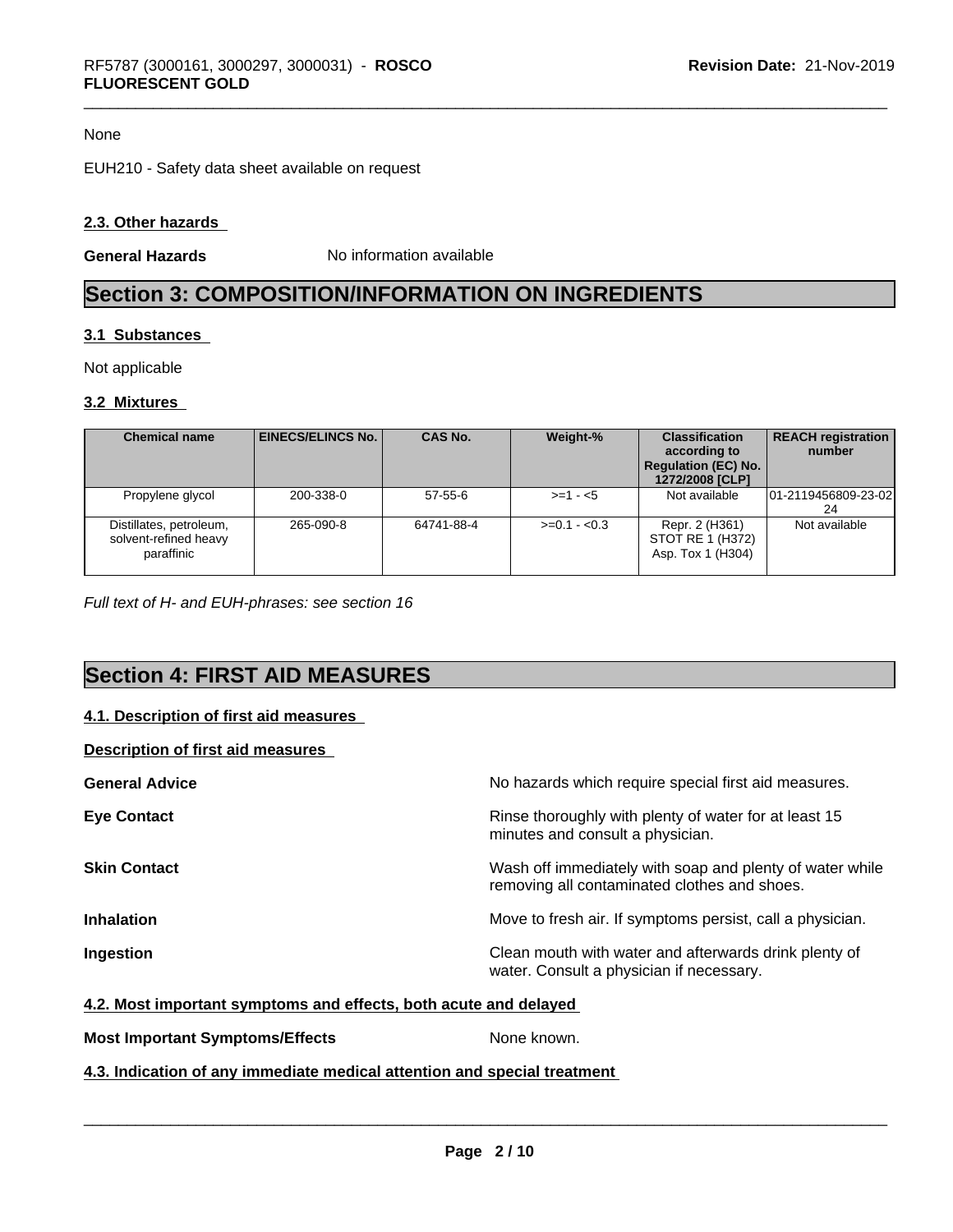#### **needed**

**Notes To Physician** Motes To Physician Treat symptomatically.

# **Section 5: FIRE FIGHTING MEASURES**

| 5.1. Extinguishing media                                   |                                                                                                            |
|------------------------------------------------------------|------------------------------------------------------------------------------------------------------------|
| <b>Suitable Extinguishing Media</b>                        | Use extinguishing measures that are appropriate to local<br>circumstances and the surrounding environment. |
| <b>Unsuitable Extinguishing Media</b>                      | No information available.                                                                                  |
| 5.2. Special hazards arising from the substance or mixture |                                                                                                            |
| <b>Specific Hazards Arising From The Chemical</b>          | Closed containers may rupture if exposed to fire or<br>extreme heat.                                       |
| Sensitivity to static discharge                            | No.                                                                                                        |
| Sensitivity to mechanical impact                           | No.                                                                                                        |
| 5.3. Advice for firefighters                               |                                                                                                            |
| Protective equipment and precautions for firefighters      | Wear self-contained breathing apparatus and protective<br>suit.                                            |

## **Section 6: ACCIDENTAL RELEASE MEASURES**

#### **6.1. Personal precautions, protective equipment and emergency procedures**

| <b>Personal Precautions</b>                               | Avoid contact with skin, eyes and clothing. Ensure<br>adequate ventilation.            |  |  |  |  |
|-----------------------------------------------------------|----------------------------------------------------------------------------------------|--|--|--|--|
| <b>Other Information</b>                                  | Observe all relevant local and international regulations.                              |  |  |  |  |
| 6.2. Environmental precautions                            |                                                                                        |  |  |  |  |
| <b>Environmental precautions</b>                          | Prevent spreading of vapors through sewers, ventilation<br>systems and confined areas. |  |  |  |  |
| 6.3. Methods and material for containment and cleaning up |                                                                                        |  |  |  |  |
| <b>Methods for Containment</b>                            | Absorb with inert material and place in suitable container<br>for disposal.            |  |  |  |  |
| <b>Methods for Cleaning Up</b>                            | Clean contaminated surface thoroughly.                                                 |  |  |  |  |
| 6.4. Reference to other sections                          |                                                                                        |  |  |  |  |
| <b>Other information</b>                                  | See Section 12 for additional information.                                             |  |  |  |  |

## **Section 7: HANDLING AND STORAGE**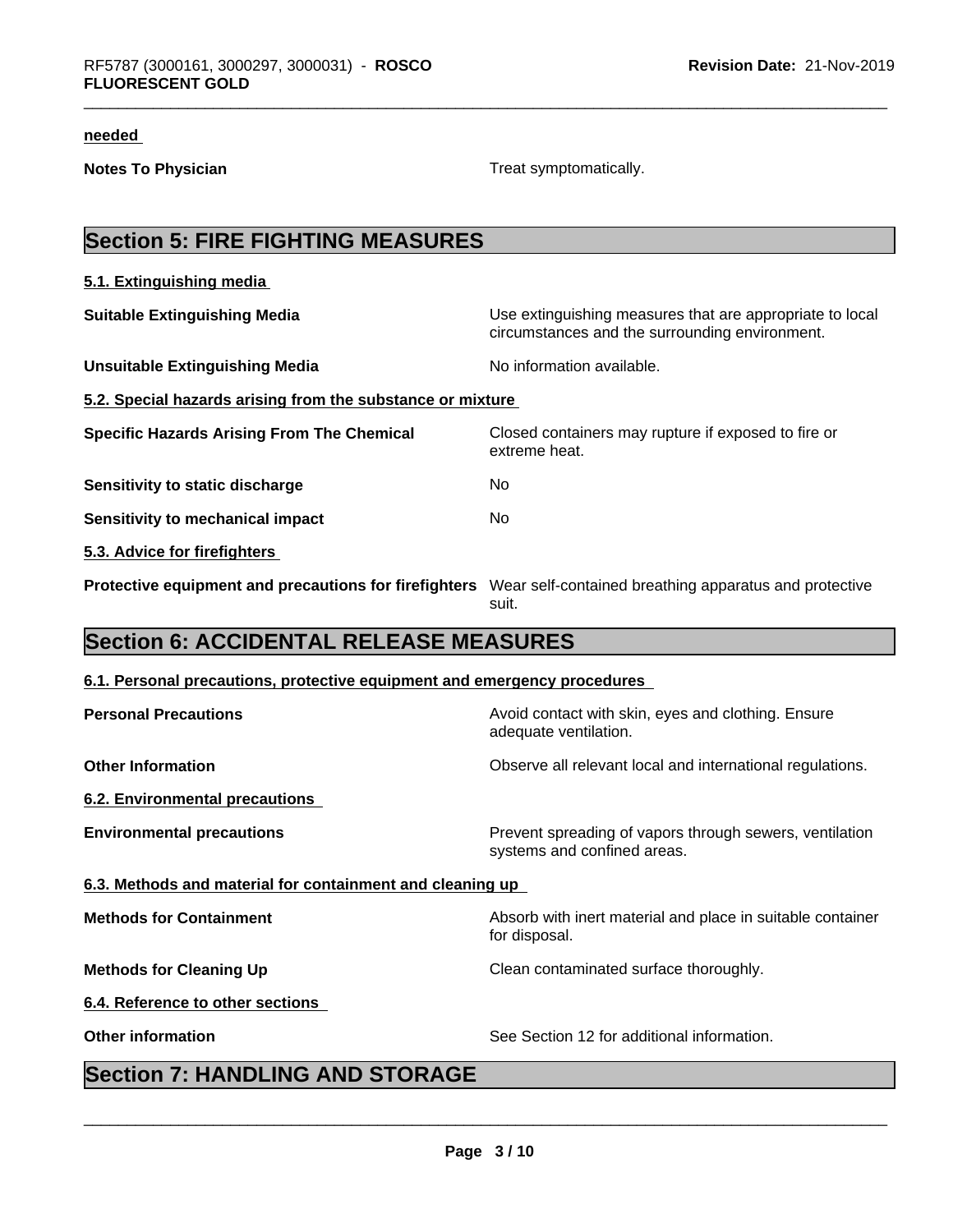#### **7.1. Precautions for safe handling**

**Handling Handling Avoid contact with skin, eyes and clothing. Avoid breathing** 

**Hygiene Measures** Mash thoroughly after handling.

ventilation, wear suitable respiratory equipment.

**7.2. Conditions for safe storage, including any incompatibilities**

**Storage Keep container tightly closed. Keep out of the reach of Keep** container tightly closed. Keep out of the reach of children.

vapors, spray mists or sanding dust. In case of insufficient

**7.3. Specific end use(s)**

**Specific Uses Architectural coating. Apply as directed. Refer to product Specific Uses** label / literature for specific instructions.

**Risk Management Methods (RMM)** Not Applicable.

## **Section 8: EXPOSURE CONTROLS/PERSONAL PROTECTION**

#### **8.1. Control parameters**

| <b>Chemical name</b>        | <b>European Union</b>   | <b>Belgium</b>     | <b>Bulgaria</b> |         | <b>Cyprus</b>  | <b>France</b> | <b>Ireland</b>                                                                                                                                           |
|-----------------------------|-------------------------|--------------------|-----------------|---------|----------------|---------------|----------------------------------------------------------------------------------------------------------------------------------------------------------|
| Propylene glycol<br>57-55-6 |                         | ۰                  |                 |         |                |               | TWA: 150 ppm<br>TWA: 470 mg/m <sup>3</sup><br>TWA: $10 \text{ mg/m}^3$<br>STEL: 450 ppm<br>STEL: 1410 mg/m <sup>3</sup><br>STEL: $30 \text{ mg/m}^3$     |
| <b>Chemical name</b>        | Germany                 | Greece             | <b>Hungary</b>  |         | <b>Iceland</b> | <b>Italy</b>  | Latvia                                                                                                                                                   |
| Propylene glycol<br>57-55-6 |                         | ۰                  |                 |         |                |               | TWA: $7 \text{ mg/m}^3$                                                                                                                                  |
| <b>Chemical name</b>        | Lithuania               | <b>Netherlands</b> | <b>Poland</b>   | Romania | <b>Spain</b>   | <b>Sweden</b> | <b>United</b><br>Kingdom                                                                                                                                 |
| Propylene glycol<br>57-55-6 | TWA: $7 \text{ mg/m}^3$ |                    |                 |         |                |               | TWA: 150 ppm<br>TWA: 474 mg/m <sup>3</sup><br>TWA: $10 \text{ mg/m}^3$<br>STEL: 450 ppm<br>STEL: 1422<br>mg/m <sup>3</sup><br>STEL: 30 mg/m <sup>3</sup> |

#### **8.2. Exposure controls**

**Occupational exposure controls**

**Personal Protective Equipment**

**Engineering Measures Ensure** Ensure adequate ventilation, especially in confined areas.

**Respiratory Protection In case of insufficient ventilation wear suitable respiratory** equipment.

**Eye Protection** Safety glasses with side-shields.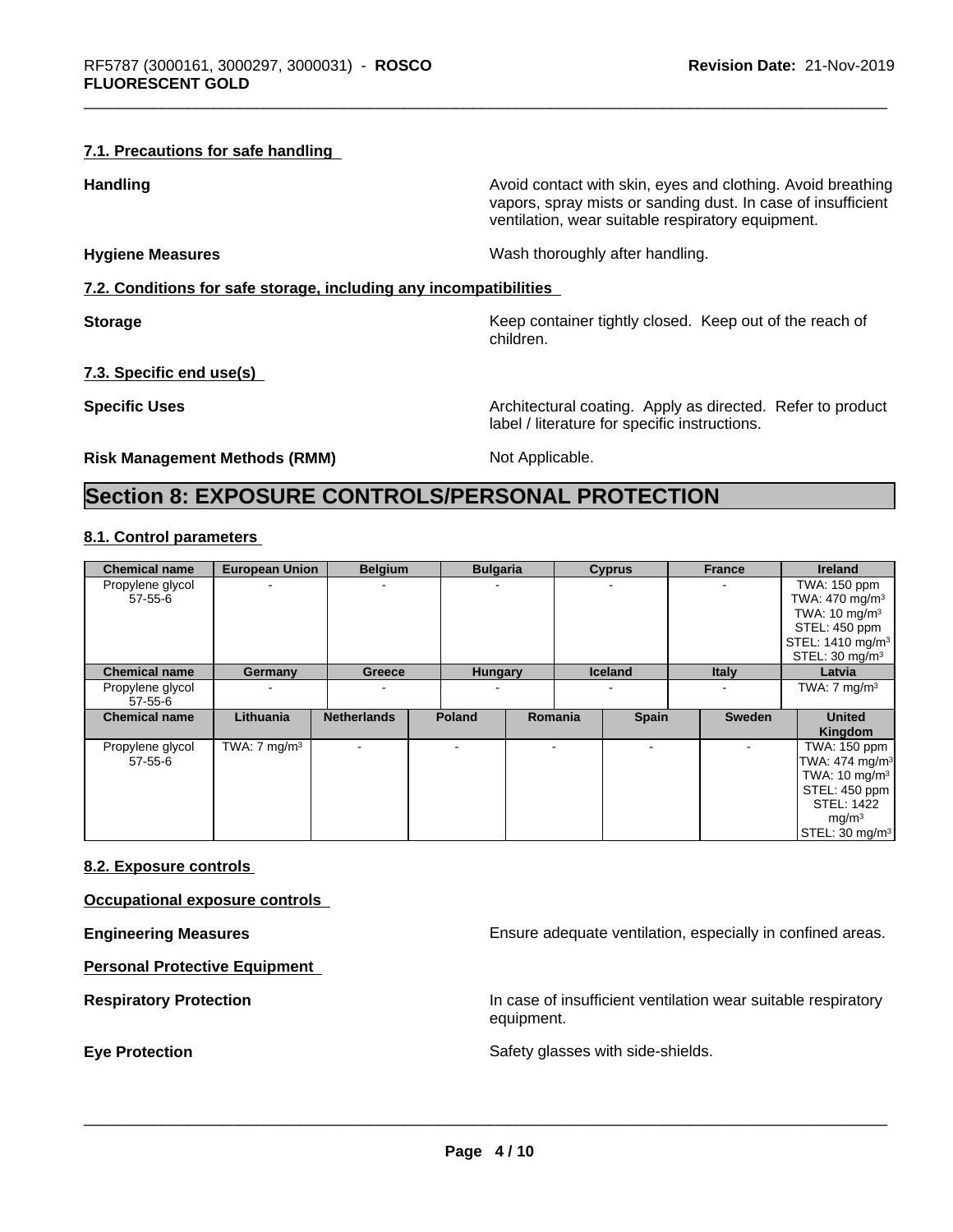**Skin Protection Skin Protection Lightweight protective clothing.** 

Hand protection **Impervious** gloves.

**Hygiene Measures Avoid contact with skin, eyes and clothing. Remove and Avoid contact with skin, eyes and clothing. Remove and Avoid contact with skin, eyes and clothing. Remove and** wash contaminated clothing before re-use. Wash thoroughly after handling.

## **Section 9: PHYSICAL AND CHEMICAL PROPERTIES**

#### **9.1. Information on basic physical and chemical properties**

| Appearance                           | liquid                   |                        |
|--------------------------------------|--------------------------|------------------------|
| Odor                                 | little or no odor        |                        |
| <b>Odor Threshold</b>                | No information available |                        |
| <b>Property</b>                      | <b>Values</b>            | <b>Remarks/ Method</b> |
| Density (g/L)                        | 1018 - 1066              | None known             |
| <b>Relative Density</b>              | $1.02 - 1.07$            |                        |
| pH                                   | No information available | None known             |
| <b>Viscosity (cps)</b>               | No information available | None known             |
| Solubility(ies)                      | No information available | None known             |
| <b>Water solubility</b>              | No information available | None known             |
| <b>Evaporation Rate</b>              | No information available | None known             |
| Vapor pressure                       | No information available | None known             |
| <b>Vapor density</b>                 | No information available | None known             |
| Wt. % Solids                         | $20 - 30$                | None known             |
| <b>Vol. % Solids</b>                 | $15 - 25$                | None known             |
| Wt. % Volatiles                      | $70 - 80$                | None known             |
| Vol. % Volatiles                     | $75 - 85$                | None known             |
| <b>Boiling Point (°C)</b>            | 100                      | None known             |
| <b>Freezing Point (°C)</b>           | $\Omega$                 | None known             |
| Melting Point (°C)                   | No information available | None known             |
| <b>Pour Point</b>                    | No information available | None known             |
| Flash Point (°C)                     | Not applicable           | None known             |
| Flammability (solid, gas)            | No information available | None known             |
| <b>Upper flammability limit:</b>     | No information available | None known             |
| Lower flammability limit:            | No information available | None known             |
| <b>Autoignition Temperature (°C)</b> | No information available | None known             |
| Decomposition Temperature (°C)       | No information available | None known             |
| <b>Partition coefficient</b>         | No information available | None known             |
| <b>Explosive properties</b>          | No information available | None known             |
| <b>Oxidizing Properties</b>          | No information available | None known             |
|                                      |                          |                        |

## **Section 10: STABILITY AND REACTIVITY**

**10.1. Reactivity Reactivity** Not Applicable.

#### **10.2. Chemical stability**

**Chemical Stability Chemical Stability** Stable under normal conditions.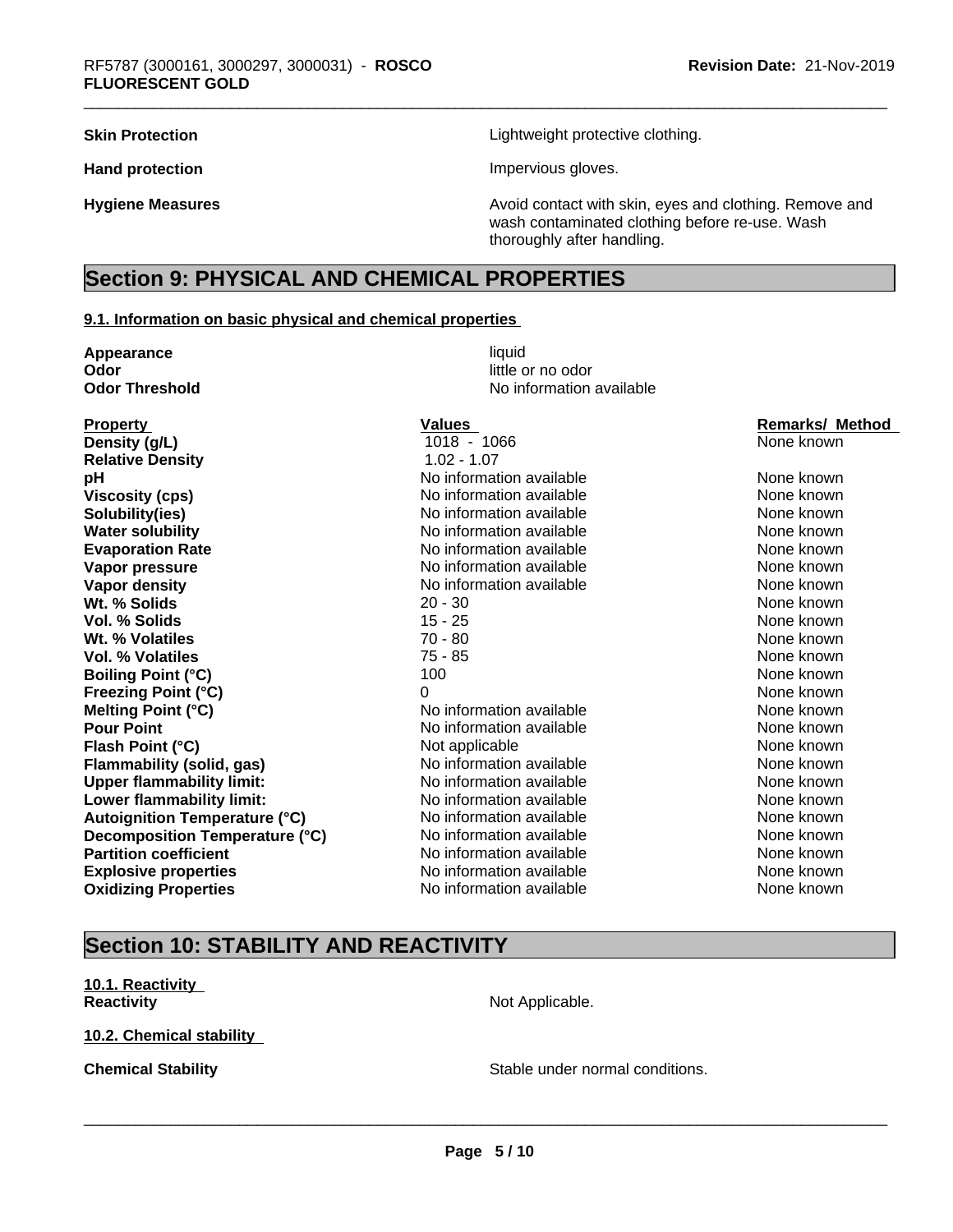#### **10.3. Possibility of hazardous reactions**

| <b>Possibility of hazardous reactions</b> | None under normal conditions of use.     |
|-------------------------------------------|------------------------------------------|
| 10.4. Conditions to avoid                 |                                          |
| <b>Conditions to avoid</b>                | Prevent from freezing.                   |
| 10.5. Incompatible materials              |                                          |
| <b>Incompatible Materials</b>             | No materials to be especially mentioned. |
| 10.6. Hazardous decomposition products    |                                          |
| <b>Hazardous Decomposition Products</b>   | None under normal conditions of use.     |

## **Section 11: TOXICOLOGICAL INFORMATION**

#### **11.1. Information on toxicological effects**

| <b>Product Information</b> |  |
|----------------------------|--|
|----------------------------|--|

| <b>Inhalation</b>     | There is no data available for this product. |
|-----------------------|----------------------------------------------|
| Eye contact           | There is no data available for this product. |
| <b>Skin contact</b>   | There is no data available for this product. |
| Ingestion             | There is no data available for this product. |
| <b>Acute Toxicity</b> |                                              |

#### **Component Information**

| <b>Chemical name</b>             | Oral LD50          | Dermal LD50              | <b>Inhalation LC50</b> |
|----------------------------------|--------------------|--------------------------|------------------------|
| Propylene glycol                 | $= 20$ g/kg (Rat)  | $= 20800$ mg/kg (Rabbit) |                        |
| $57 - 55 - 6$                    |                    |                          |                        |
| Distillates, petroleum,          | > 5000 mg/kg (Rat) | $>$ 2000 mg/kg (Rabbit)  | = 2.18 mg/L (Rat) 4 h  |
| solvent-refined heavy paraffinic |                    |                          |                        |
| 64741-88-4                       |                    |                          |                        |

#### **Skin corrosion/irritation** available.

**Eye damage/irritation Eye damage/irritation No information available.** 

**Sensitization** No sensitizing effects known.

**Mutagenic Effects Mutagenic Effects No information available.** 

 $\overline{\phantom{a}}$  ,  $\overline{\phantom{a}}$  ,  $\overline{\phantom{a}}$  ,  $\overline{\phantom{a}}$  ,  $\overline{\phantom{a}}$  ,  $\overline{\phantom{a}}$  ,  $\overline{\phantom{a}}$  ,  $\overline{\phantom{a}}$  ,  $\overline{\phantom{a}}$  ,  $\overline{\phantom{a}}$  ,  $\overline{\phantom{a}}$  ,  $\overline{\phantom{a}}$  ,  $\overline{\phantom{a}}$  ,  $\overline{\phantom{a}}$  ,  $\overline{\phantom{a}}$  ,  $\overline{\phantom{a}}$ 

#### **Carcinogenic effects**

No ingredient of this product present at levels greater than or equal to 0.1% is identified as probable, possible or confirmed human carcinogen by IARC.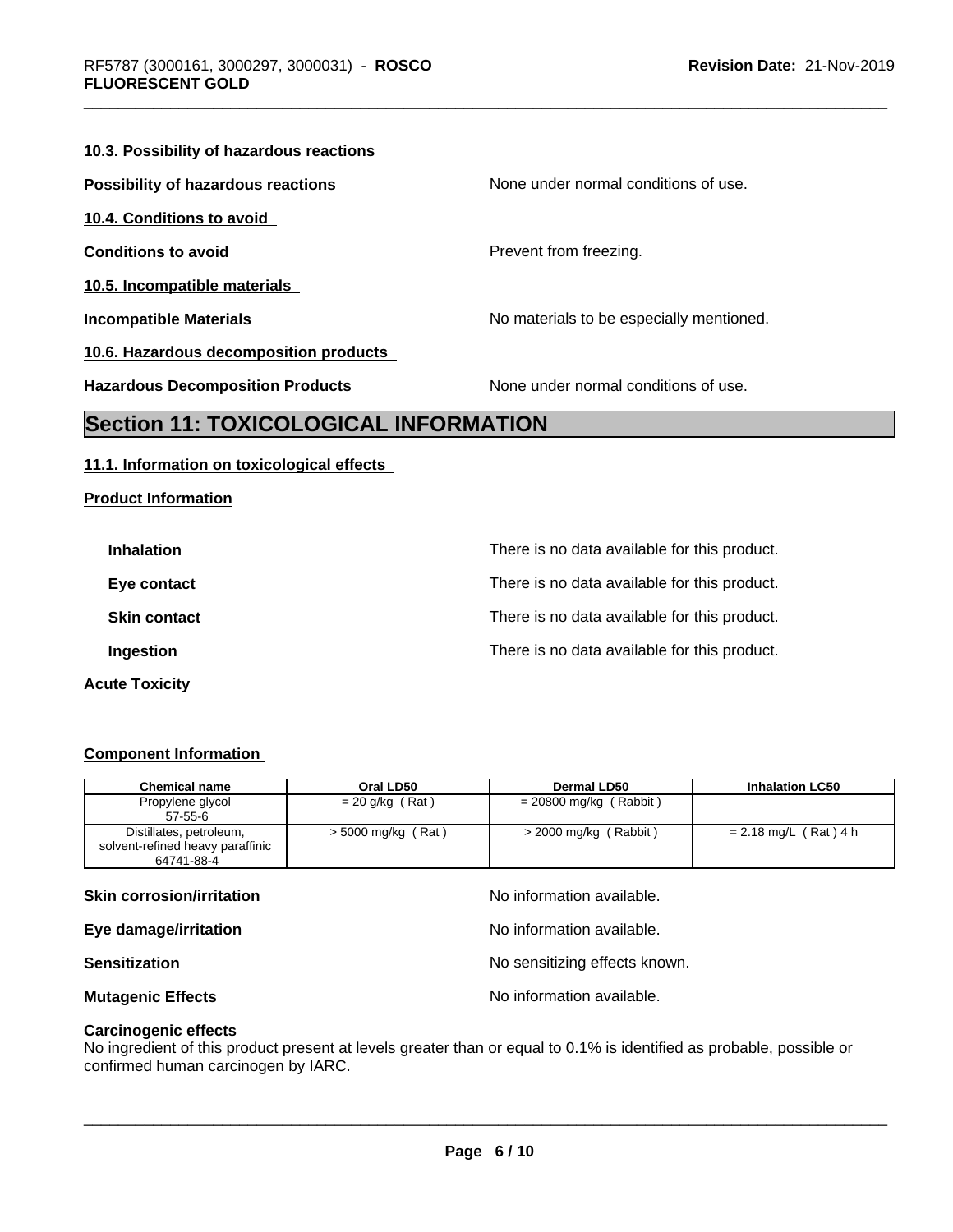#### **Legend**

IARC - International Agency for Research on Cancer

| <b>Reproductive Effects</b>     | No information available. |
|---------------------------------|---------------------------|
| <b>Developmental Effects</b>    | No information available. |
| <b>STOT - single exposure</b>   | No information available. |
| <b>STOT - repeated exposure</b> | No information available. |
| <b>Neurological Effects</b>     | No information available. |
| <b>Target organ effects</b>     | No information available. |
| <b>Symptoms</b>                 | No information available. |
| <b>Aspiration Hazard</b>        | No information available. |

## **Section 12: ECOLOGICAL INFORMATION**

#### **12.1. Toxicity**

The environmental impact of this product has not been fully investigated

| <b>Chemical name</b>             | Algae/aquatic plants | Fish                             | <b>Crustacea</b>           |
|----------------------------------|----------------------|----------------------------------|----------------------------|
| Propylene glycol                 |                      | LC50 41 - 47 mL/L Oncorhynchus   | $EC50 > 1000$ mg/L (48 h)  |
| $57 - 55 - 6$                    |                      | mykiss $(96 h)$                  | $EC50 > 10000$ mg/L (24 h) |
|                                  |                      | $LC50 = 710$ mg/L Pimephales     |                            |
|                                  |                      | promelas (96 h)                  |                            |
|                                  |                      | $LC50 = 51600$ mg/L Oncorhynchus |                            |
|                                  |                      | mykiss $(96 h)$                  |                            |
|                                  |                      | $LC50 = 51400$ mg/L Pimephales   |                            |
|                                  |                      | promelas (96 h)                  |                            |
| Distillates, petroleum,          |                      | LC50 > 5000 mg/L Oncorhynchus    | $EC50 > 1000$ mg/L (48 h)  |
| solvent-refined heavy paraffinic |                      | mykiss $(96 h)$                  |                            |
| 64741-88-4                       |                      |                                  |                            |

### **12.2. Persistence and degradability**

**Persistence / Degradability No information available.** 

 $\overline{\phantom{a}}$  ,  $\overline{\phantom{a}}$  ,  $\overline{\phantom{a}}$  ,  $\overline{\phantom{a}}$  ,  $\overline{\phantom{a}}$  ,  $\overline{\phantom{a}}$  ,  $\overline{\phantom{a}}$  ,  $\overline{\phantom{a}}$  ,  $\overline{\phantom{a}}$  ,  $\overline{\phantom{a}}$  ,  $\overline{\phantom{a}}$  ,  $\overline{\phantom{a}}$  ,  $\overline{\phantom{a}}$  ,  $\overline{\phantom{a}}$  ,  $\overline{\phantom{a}}$  ,  $\overline{\phantom{a}}$ 

**12.3. Bioaccumulative potential**

**Bioaccumulation Bioaccumulation Bioaccumulation There is no data for this product.** 

**12.4. Mobility in soil**

**Mobility in soil Mobility in soil Mobility in soil** 

**Mobility in Environmental Media** Noinformation available.

**12.5. Results of PBT and vPvB assessment**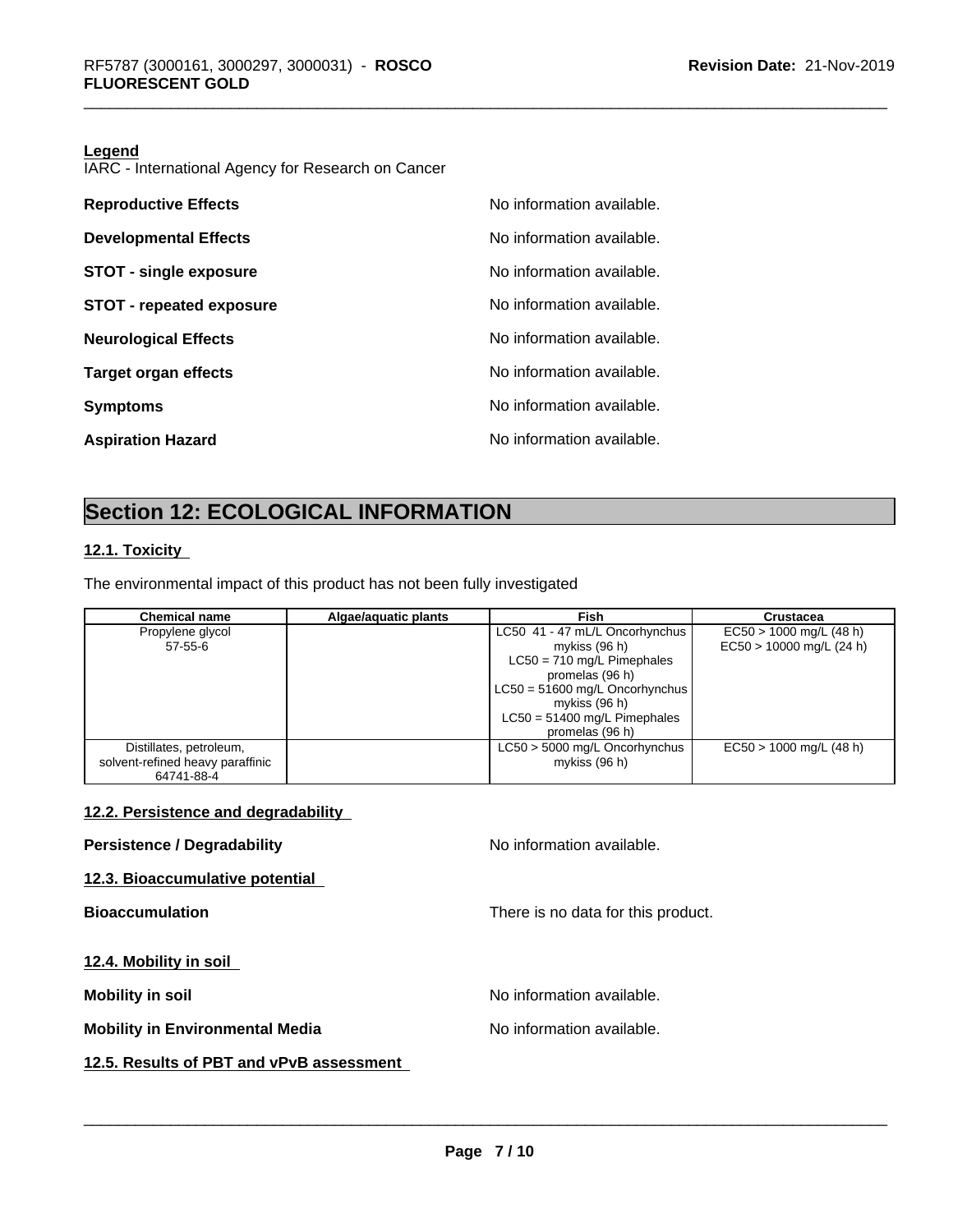#### **PBT and vPvB assessment No information available.**

| Chemical name                                            | <b>PBT and vPvB assessment</b>                   |
|----------------------------------------------------------|--------------------------------------------------|
| Propylene glycol                                         | The substance is not PBT / vPvB PBT assessment I |
| $57 - 55 - 6$                                            | does not apply                                   |
| Distillates, petroleum, solvent-refined heavy paraffinic | The substance is not PBT / vPvB                  |
| 64741-88-4                                               |                                                  |

#### **12.6. Other adverse effects**

**Other adverse effects** and the state of the No information available

## **Section 13: DISPOSAL CONSIDERATIONS**

**13.1. Waste treatment methods** 

**EWC waste disposal No No information available** 

**Waste from Residues/Unused Products** Dispose of in accordance with the European Directives on waste and hazardous waste.

**Contaminated Packaging Empty containers should be taken for local recycling,** recovery or waste disposal.

**Other Information** Waste codes should be assigned by the user based on the application for which the product was used.

## **Section 14: TRANSPORT INFORMATION**

| <b>IMDG</b> | Not regulated |
|-------------|---------------|
| RID         | Not regulated |
| <b>ADR</b>  | Not regulated |
| <b>ADN</b>  | Not regulated |
| <b>IATA</b> | Not regulated |

## **Section 15: REGULATORY INFORMATION**

#### **15.1. Safety, health and environmental regulations/legislation specific for the substance or mixture**

#### **Occupational Illnesses (R-463-3, France)**

| Chemical                          | French RG    |
|-----------------------------------|--------------|
| name                              | RG number    |
| Propylene glycol<br>$57 - 55 - 6$ | <b>RG 84</b> |

#### **European Union**

Take note of Directive 98/24/EC on the protection of the health and safety of workers from the risks related to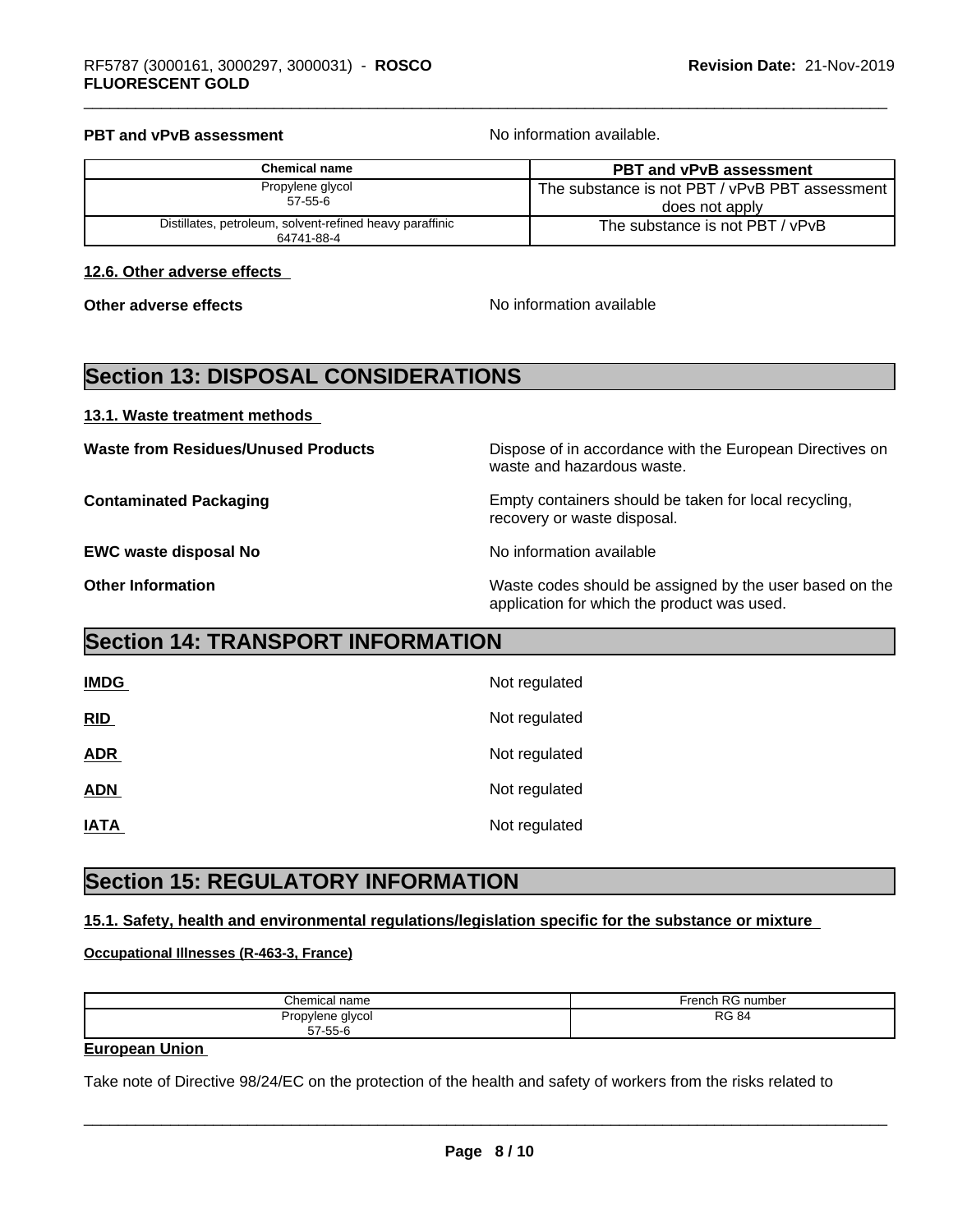chemical agents at work

#### **International Inventories**

**AICS** No - Not all of the components are listed. **DSL: Canada Ves - All components are listed or exempt.** Yes - All components are listed or exempt. **EINECS: European Union** No - Not all of the components are listed. **ENCS** No - Not all of the components are listed. **IECSC IECSC IECSC IECSC IECSC IECSC IECSC IECSC IECSC IECSC IECSC IECSC IECSC IECS IECS IECS IECS IECS IECS IECS IECS IECS IECS IECS IECS IECS IECS IECS IECS IECS KECL KECL KECL No** - Not all of the components are listed. **PICCS No** - Not all of the components are listed. **TSCA: United States** TSCA:  $Y$ es - All components are listed or exempt.

#### **Legend**

 **AICS** - Australian Inventory of Chemical Substances  **DSL/NDSL** - Canadian Domestic Substances List/Non-Domestic Substances List  **IECSC** - China Inventory of Existing Chemical Substances  **EINECS/ELINCS** - European Inventory of Existing Chemical Substances/European List of Notified Chemical Substances  **ENCS** - Japan Existing and New Chemical Substances  **KECL** - Korean Existing and Evaluated Chemical Substances  **PICCS** - Philippines Inventory of Chemicals and Chemical Substances  **TSCA** - United States Toxic Substances Control Act Section 8(b) Inventory

#### **15.2. Chemical safety assessment**

**Chemical Safety Report** No information available

## **Section 16: OTHER INFORMATION**

#### **Full text of H-Statements referred to under section 3**

H304 - May be fatal if swallowed and enters airways

H361 - Suspected of damaging fertility or the unborn child

H372 - Causes damage to organs through prolonged or repeated exposure

**Classification procedure:** Expert judgment and weight of evidence determination **Key literature references and sources for data** Data from internal and external sources **Prepared By Product Stewardship Department** Rosco Laboratories Inc. 52 Harbor View Avenue Stamford, CT 06902, USA Phone: (203)-708-8900 **Issuing Date** 21-Nov-2019 **Revision Date:** 21-Nov-2019 **Revision Summary Change to Format** 

#### **Disclaimer**

The information contained herein is presented in good faith and believed to be accurate as of the effective **date shown above. This information isfurnished without warranty of any kind. Employers should use this information only as a supplement to other information gathered by them and must make independent determination of suitability and completeness of information from all sources to assure proper use of these**